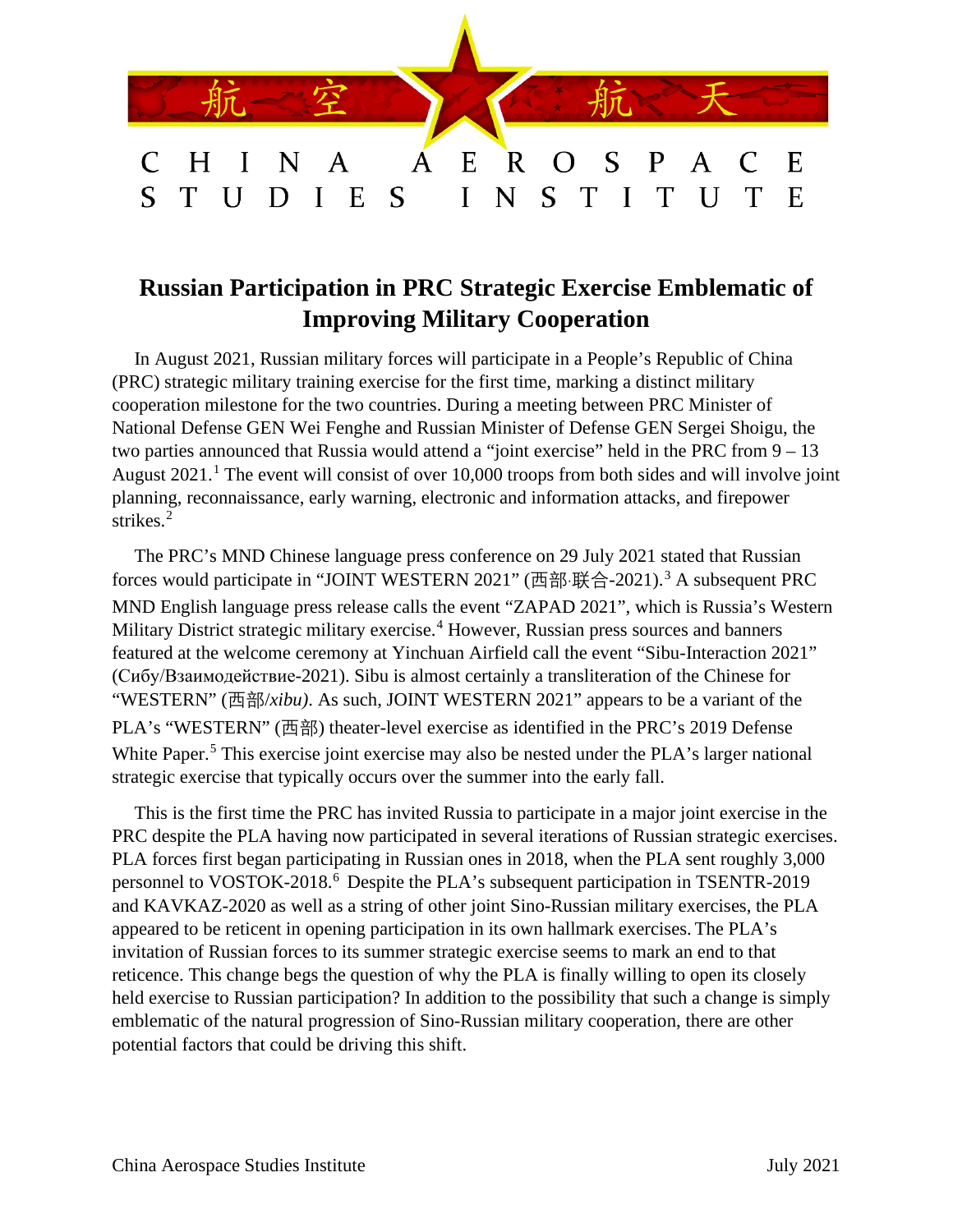## *PLA Confidence*

One potential explanation is that the PLA is finally comfortable with its own abilities after years of reform. Given that PLA participation in Russian strategic exercises began amid the PLA's enormous structural reforms, the PLA almost certainly was working through command and control issues during its annual strategic exercise. Five years after the beginning of those reforms, the PLA may finally be confident enough in its own processes and performance to allow foreigners to see how the PLA performs on the training field.

## *Avoiding ZAPAD*

Although the PLA participated the last three Russian strategic exercises, this year, Russia will hold ZAPAD-2021. ZAPAD is held by Russia's Western Military District along NATO's eastern borders.<sup>[7](#page-2-6)</sup> Given the potential political sensitivities of the PLA participating in such a scenario, the PLA may have opted not to participate in ZAPAD-2021, and instead decided to sustain military-to-military relations by inviting Russian forces to participate in a PRC exercise instead.

## *Responding to U.S. Military Cooperation in the Region*

It is possible that continued Quad and other U.S.-led multilateral activities in the Asia-Pacific has finally pressured the PRC into wanting to demonstrate substantive military cooperation in the region of its own. Although the PRC and Russia have long held military events in the Asia-Pacific, they have frequently been on a rotational basis, irregular, and of limited scale. Repeated U.S. exercises with Japan, Australia, and India as well as an increased NATO presence in the Asia-Pacific in the past few years may be forcing the PRC to respond in kind with a discernable increase in Russian military cooperation in the region.

Regardless of the rationale behind this decision, there are several clear takeaways. First, NATO nations must fully embrace the fact that Sino-Russian military cooperation is increasingly becoming substantive in nature and could have a very real effect on the military balance, even in Europe. Similarly, the U.S. and its partners should discard the notion that China will be fighting alone. Although active Russian participation in a Taiwan or South China Sea conflict still seems to be an absurd notion, Russian-involvement in a PLA strategic exercise suggests that limited cooperation during a conflict may not be out of the question. Finally, this shift reiterates that partnerships matter. Whether or not the PRC's decision to involve Russian forces in its strategic exercise is driven by U.S. military cooperation in the Asia-Pacific, the fact that Russia and China are deepening military cooperation themselves indicates that both the U.S. and China envision improving partnerships as a vital part of strategic competition. The U.S. cannot rest on its laurels in this field and must continue to strengthen its own partnerships- not just in Asia-Pacific, but globally.

Opinions, conclusions, and recommendations expressed or implied within are solely those of the author(s) and do not necessarily represent the views of the Air University, the Department of the Air Force, the Department of Defense, or any other U.S. government agency. Cleared for public release: distribution unlimited.